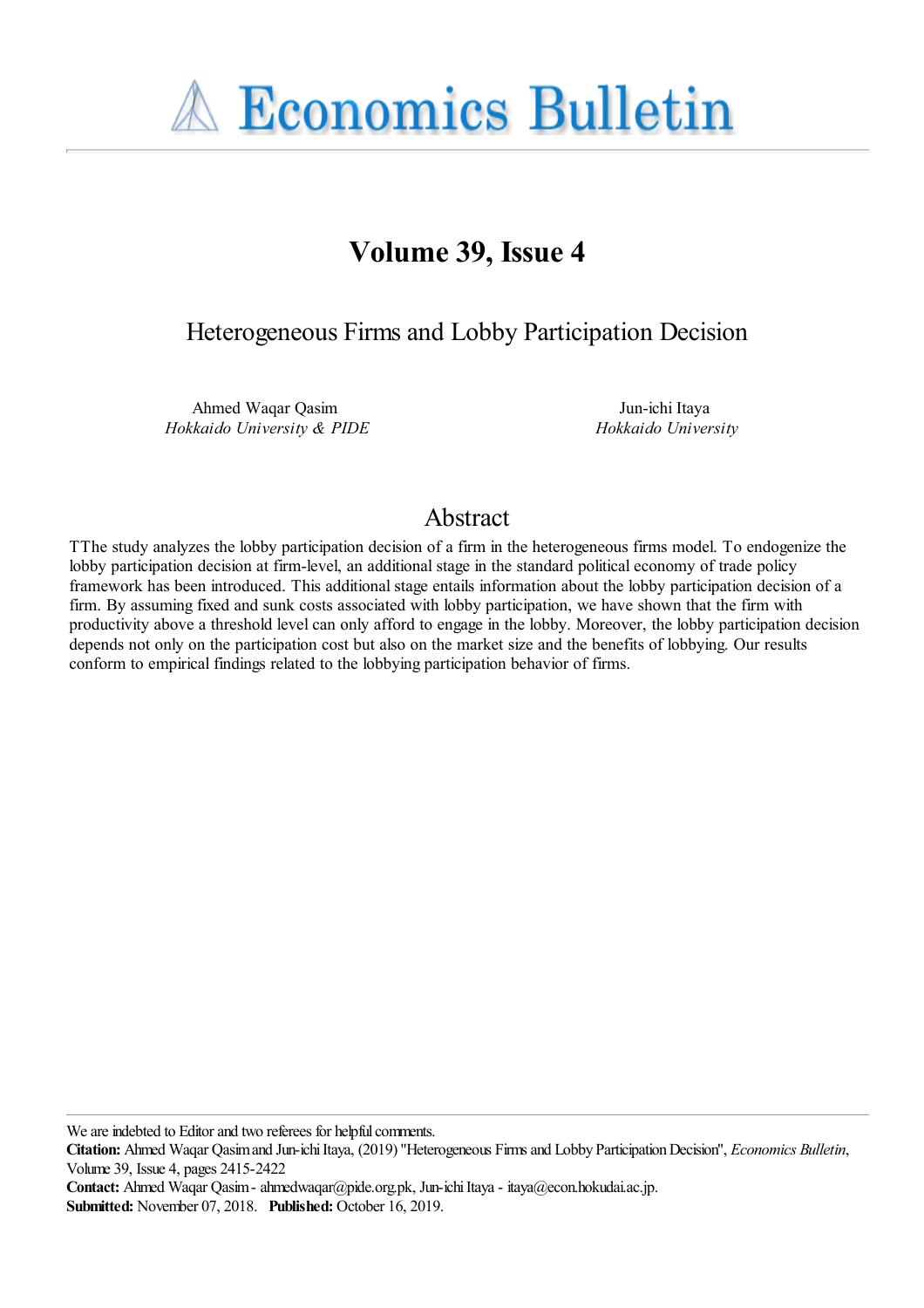## **1. Introduction**

This paper seeks to characterize the political economy of trade policy in the Melitz (2003) model of heterogeneous firms. In this model, the existence of markup and entry distortions provide the rationale, besides the terms-of-trade, for trade policy intervention (Felbermayr et al. 2013). Therefore, one of the objectives of trade policy is to counterbalance these distortions. However, the enactment of trade policy affects the production and participation decisions of firms. Resultantly, firms put efforts to influence the policy level selection by the policymaker via lobbying activities. Nevertheless, due to the existence of costs associated with lobby participation, not all firms active in the market can afford to participate. Empirical evidence also settles that the lobby participation decision of a firm depends on the size and productivity of the firm (see, inter alia, Dellis and Sondermann 2017, Kim 2017, Kerr et al. 2011, and Weymouth 2012). Yet most theoretical studies, with some exceptions,<sup>1</sup> assume the lobby participation decision of a firm as exogenously given. Hence, this study aims to endogenize the lobby participation of a firm in the model of heterogeneous firms along with trade policy formation. In this regard, we extend the Melitz (2003) model by introducing the protection for sale (PFS) framework of Grossman and Helpman (1994) in these settings.

The decision to participate in lobbying activities or not is the decision of an individual firm in case of heterogeneous firms. Since product differentiation leads to firm-level lobbying instead of industry-level lobbying (Kim 2017). Also, the probability to be organized and participate in lobbying activities at the industry level is less when the product substitutability is high (Paltseva 2014). In addition, the existence of greater variations in intra-industry tariff rates compared to inter-industry tariff rates also corroborate firm-level lobbying (Bombardini 2008). In this model, on the basis of empirical observations, we also consider the possibility of foreign firms lobbying in the home country along with domestic firms. <sup>2</sup> Aidt and Hwang (2014) legitimize the involvement of foreign firms in the lobby on the bases of cross-national externalities argument, which associates the welfare of foreign firms with the home country's trade policy. Moreover, by allowing the possibility of foreign firms lobby participation, the biases in the PFS framework towards export subsidies, as emphasized by Rodrik (1995), can also be tackled.

The initiative to endogenize lobby formation decisions of an industry in the PFS framework has been taken by Mitra (1999). He performs this task by introducing an additional stage in the PFS framework, where the decision to get organized or remain unorganized takes place on the basis of associated costs. While the policymaker and organized group interact at the second stage. Another study by Bombardini (2008) introduces the heterogeneity aspect of firms in the analysis and formulates the optimal lobby criterion that regulates the lobby participation decision of firms. According to this criterion, it is optimal for a firm to join the lobby if the joint surplus of the industry increases after the participation of that particular firm. Otherwise, the optimal decision for the firm is no-participation in the lobby group.

In order to endogenize the lobby participation decision of a firm, an additional stage in the standard political economy of trade policy framework has been introduced. This additional stage entails information about the lobby participation decision of a firm. Our analysis indicates that the decision to participate in the lobby depends upon three factors; the market size, the benefits of

<sup>1</sup> For Example; Bombardini (2008), Mitra (1999)

<sup>&</sup>lt;sup>2</sup> As Gawande et al. (2006) and Stoyanov (2009) presents the case of foreign firms participation in the lobby for trade policy formation of the US.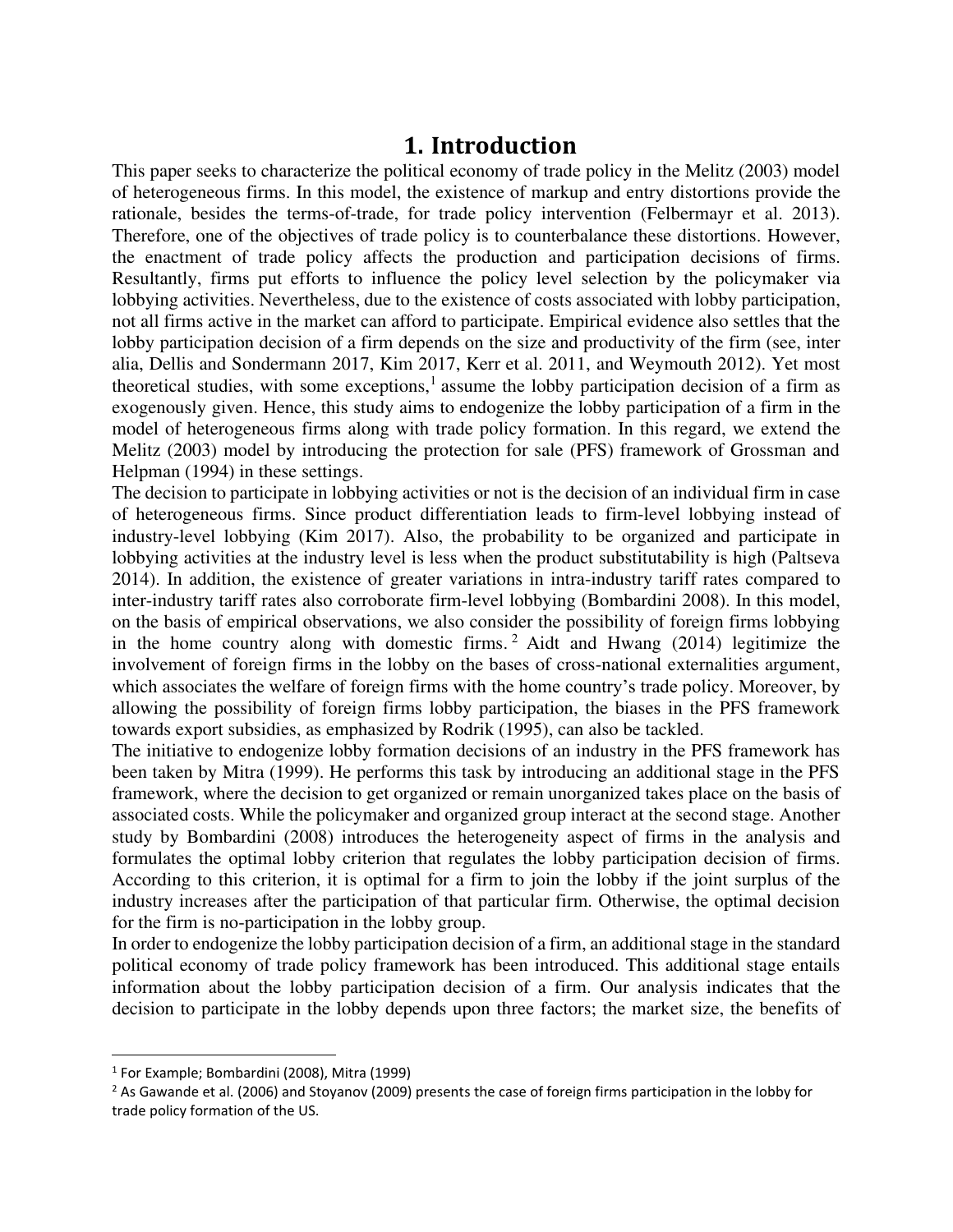lobby, and the cost of lobbying. More productive firms can afford the costs associated with lobbying activities, therefore, more inclined to lobby.

### **1. The Model**

Consider a model of two countries, home country  $i$  and foreign country  $j$ . The economy of each country consists of two sectors; a homogeneous good producing sector and a differentiated good producing sector. The utility function of a representative agent in the home country is given by;

$$
U_i = Q_0 + \frac{1}{\theta} \left( \int_{\omega \in \Omega_n} (q_{ni}(\omega))^{(\sigma - 1)}/\sigma d\omega \right)^{\frac{\theta \sigma}{(\sigma - 1)}}, n \in \{i, j\}
$$
 (1)

where  $\Omega_n$  is the set of a continuum horizontally differentiated good and  $\sigma = \left(\frac{1}{1-\rho}\right) > 1$  is the elasticity of substitution between the varieties.  $Q_0$  is the consumption of homogeneous good and  $q_{ni}(\omega)$  is the consumption of  $\omega$  variety of differentiated goods.  $\theta \in (0,1)$  measures the substitution between the consumption of the homogenous good and the differentiated varieties. Given the total spending  $Y_i$  and price of an imported variety  $\omega$  as  $p_{ji}(\omega)$ , the above utility function generates the following demand of the imported variety  $\omega$  of differentiated good in the home country;

$$
q_{ji}(\omega) = P_i^{\frac{\sigma(1-\theta)-1}{(1-\theta)}} \left( p_{ji}(\omega) \right)^{-\sigma} \tag{2}
$$

where  $P_i$  is the ideal price index in home country *i*;

$$
P_i = \left(\int_{\omega \in \Omega_n} (p_{ni}(\omega))^{1-\sigma} d\omega\right)^{1/\sigma}, n \in \{i, j\}
$$
 (3)

Labor is the only factor of production with the wage rate  $w$  and homogenous good is produced under perfect competition with a unit input-output coefficient. Labor is movable among sectors and homogenous good trade freely and acts as numeraire in the model. However, differentiated varieties are produced by a continuum of heterogeneous firms, as in Melitz (2003). These heterogeneous firms produce under monopolistic competition with production technology,  $(l_n = f_n + \frac{q_n}{n})$  $\varphi_n$ ,  $n \in \{i, j\}$ . The productivity of the firm  $\varphi_n$  is drawn from cumulative distribution  $G(\varphi_n)$  after incurring the sunk entry cost  $f_n^e$ . Besides the entry cost, the production process also involves an overhead fix cost  $f_n$  that depends on the market location. Domestic firms that serve domestic market incur  $f_{ii}$  fixed cost and when access foreign market bear  $f_{ij}$  fixed cost, with  $f_{ii} < f_{ij}$ .

Trade among countries involve the transport cost and trade taxes. The transport cost is iceberg type and in order to send one unit of the good to the foreign market, domestic firm ship  $\tau_{ij} > 1$  units, where  $\tau_{ii} = 1$ . The trade taxes are imposed by country such that the home country *i* imposes tax  $\eta_{ij} = (1 + t_{ij})$  on imports from the foreign country and provides a subsidy  $\gamma_{ij} = (1 + s_{ij})$  to domestic exporting firms. Where,  $\eta_{ij} > 1$  indicates import tariff and  $\eta_{ij} < 1$  indicates import subsidy, while  $\gamma_{ij} > 1$  indicates an export subsidy and  $\gamma_{ij} < 1$  indicates an export tax. Furthermore, it is possible to devise the tariff and subsidy at the micro-level and different varieties of differentiated goods face different tariff or subsidy rate. This implies that the policymaker can treat heterogeneous firms in the differentiated sector dissimilatory. This kind of discriminatory tax treatment would yield optimal policy level compare to uniform treatment in case of import tariff (Costinot et al. 2016). Following Costinot et al.  $(2016)$ , we also assume that the home country *i* is strategic and imposed taxes in order to maximize welfare. While the foreign country  $j$  is passive and does not impose taxes.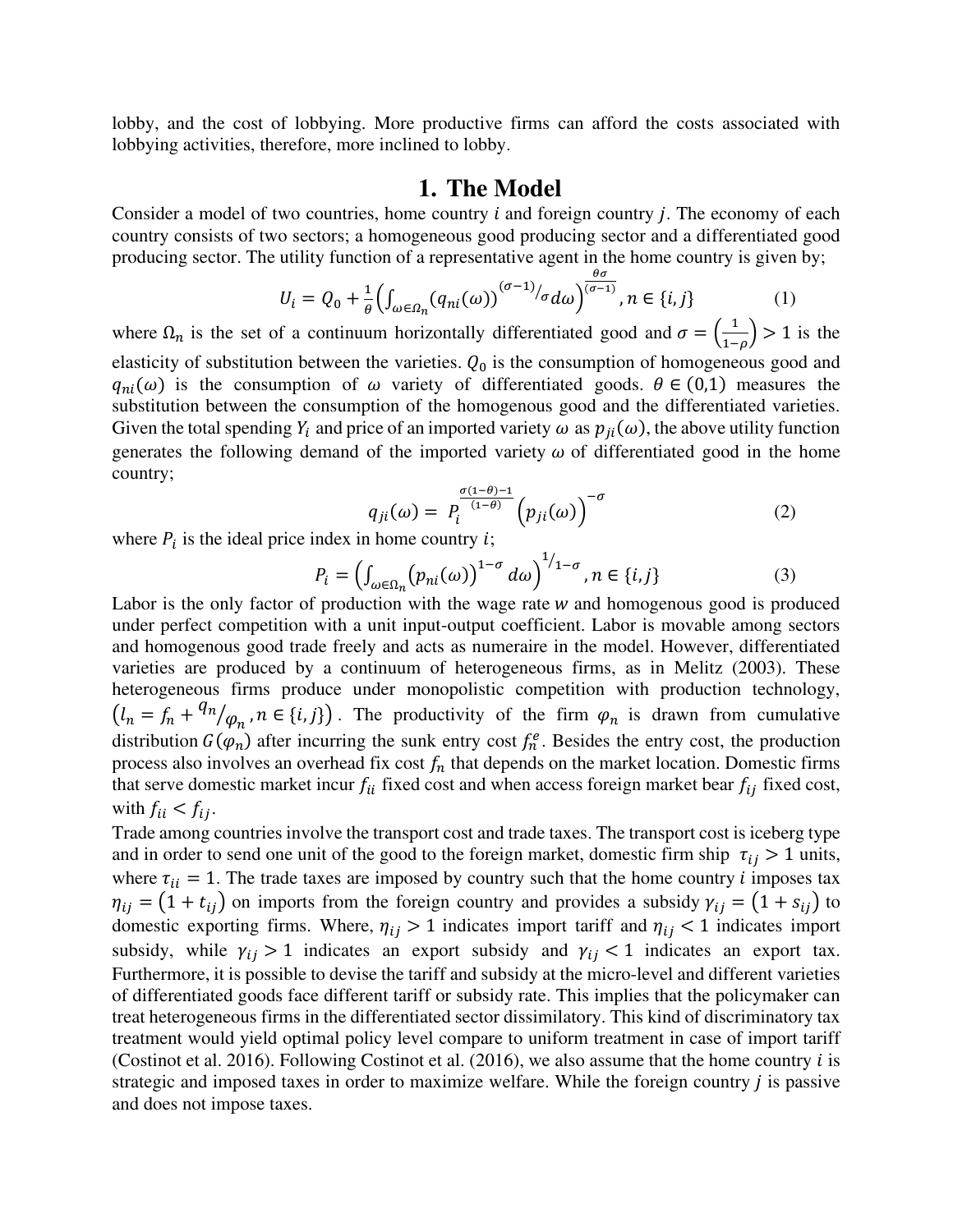The policymaker in the home county adopts a uniform tax policy in the absence of lobbies and all importing firms face the same level of import tariff, while all exporting firms face the same subsidy level. However, the policymaker inclines to accept the political offerings from firms to change the trade policy level. In this case, the discriminatory tax level will be selected for a lobbying firm and rest of non-lobbying firms face the same benchmark tax level. Therefore, the possibility to lobby for the trade policy also exists in the home country. A firm that participates in lobby endures fixed and sunk costs of the lobby, such that  $\tilde{c}_i = f_i^{lb} + c_i$ . The fixed cost of the lobby  $f_i^{lb}$  occurs while channelizing lobbying strategy like hiring a professional lobbyist, as suggested by Richter et al. (2009). While the sunk cost  $w_n c_i$  presents in the form of contribution schedule, which is the monetary contribution offered by the firm to the policymaker.

Since the heterogeneous firms face a residual demand curve with constant elasticity, therefore, charged a constant markup  $\left(\frac{\sigma}{\sigma-1}\right)$ . The optimal price charged by the foreign importing firm in the *i*-market is  $p_{ji}(\varphi_{ji}) = \left(\frac{\sigma}{\sigma-1}\right) \frac{\eta_{ji}\tau_{ji}}{\varphi_{ji}}$  $\varphi_{ji}$ . Similarly, the price charged by the domestic exporting firm in *j*-market is  $p_{ij}(\varphi_{ij}) = \left(\frac{\sigma}{\sigma - 1}\right) \frac{\tau_{ij}}{\gamma_{ij} \varphi}$ Yij $\varphi$ ij . The pricing rule indicates that the price charged by a firm is inversely related to the productivity of the firm. However, a firm's decision to serve another country's market depends on her productivity level. The minimum productivity level of a firm from foreign country  *wants to serve home country*  $*i*$  *is determined by zero-profit condition.* Therefore, the zero-profit condition for the foreign importing firm is given as;

$$
\begin{cases}\n\eta_{ji}^{wl-\sigma} P_i^{\frac{\sigma(1-\theta)-1}{(1-\theta)}} \left(\frac{\sigma}{\sigma-1}\right)^{1-\sigma} \left(\frac{\varphi_{ji}}{\tau_{ji}}\right)^{\sigma-1} = \sigma f_{ji} \text{ without loby participation} \\
\eta_{ji}^{lb-\sigma} P_i^{\frac{\sigma(1-\theta)-1}{(1-\theta)}} \left(\frac{\sigma}{\sigma-1}\right)^{1-\sigma} \left(\frac{\varphi_{ji}}{\tau_{ji}}\right)^{\sigma-1} = \sigma(f_{ji} + \tilde{c}_i) \text{ with lobby participation}\n\end{cases}
$$
\n(4)

These conditions give the cutoff productivity to serve the home country  $\varphi_{ji}^{wl^*}$  without lobbying participation and the cutoff productivity to serve the home country as well as to participate in lobby  $\varphi_{ji}^{lb^*}$ .<sup>3</sup> The productivity parameter is restricted, such that  $\varphi_{jj}^* < \varphi_{ji}^{wl^*} < \varphi_{ji}^{lb^*}$ , where  $\varphi_{jj}^*$  is the domestic market cutoff productivity level. Thus, only more productive firms engage in exports and lobbying business. If the mass of potential entrants in foreign country *j* is  $M_j^e$ , then the mass of active firms would be  $M_j = \left(1 - G(\varphi_{jj}^*)\right) M_j^e$ . Therefore, the mass of exporters to the country *i* is

$$
M_{ji} = m_{ji} M_j
$$
, where  $m_{ji} = \frac{\left(1 - G(\varphi_{ji}^{wt^*})\right)}{\left(1 - G(\varphi_{jj}^*)\right)}$  is the export rate. Similarly, the mass of exporters that also

participate in lobbying is  $M_{ji}^{lb} = m_{ji}^{lb} M_j$ , where  $m_{ji}^{lb} = \left(\frac{1 - G(\varphi_{ji}^{lb})}{1 - G(\varphi_{ii}^*)}\right)$  $\frac{f^2(G(\varphi_f^T))}{1 - G(\varphi_{j})}$  is the export and lobbying participation rate. To make the analysis more tractable, we postponed the discussion related to the difference between the lobby cutoff productivity  $\varphi_{ji}^{lb*}$  and without lobbying cutoff productivity  $\varphi_{ji}^{wl^*}$  until section 2.2, and here we focus only on the simple cutoff productivity level of foreign firms to serve the home country  $\varphi_{ji}^*$ . The productive distribution is assumed to follow Pareto

<sup>&</sup>lt;sup>3</sup> Where wl and lb in the superscripts indicates the value of the variable without lobbying and with lobbying.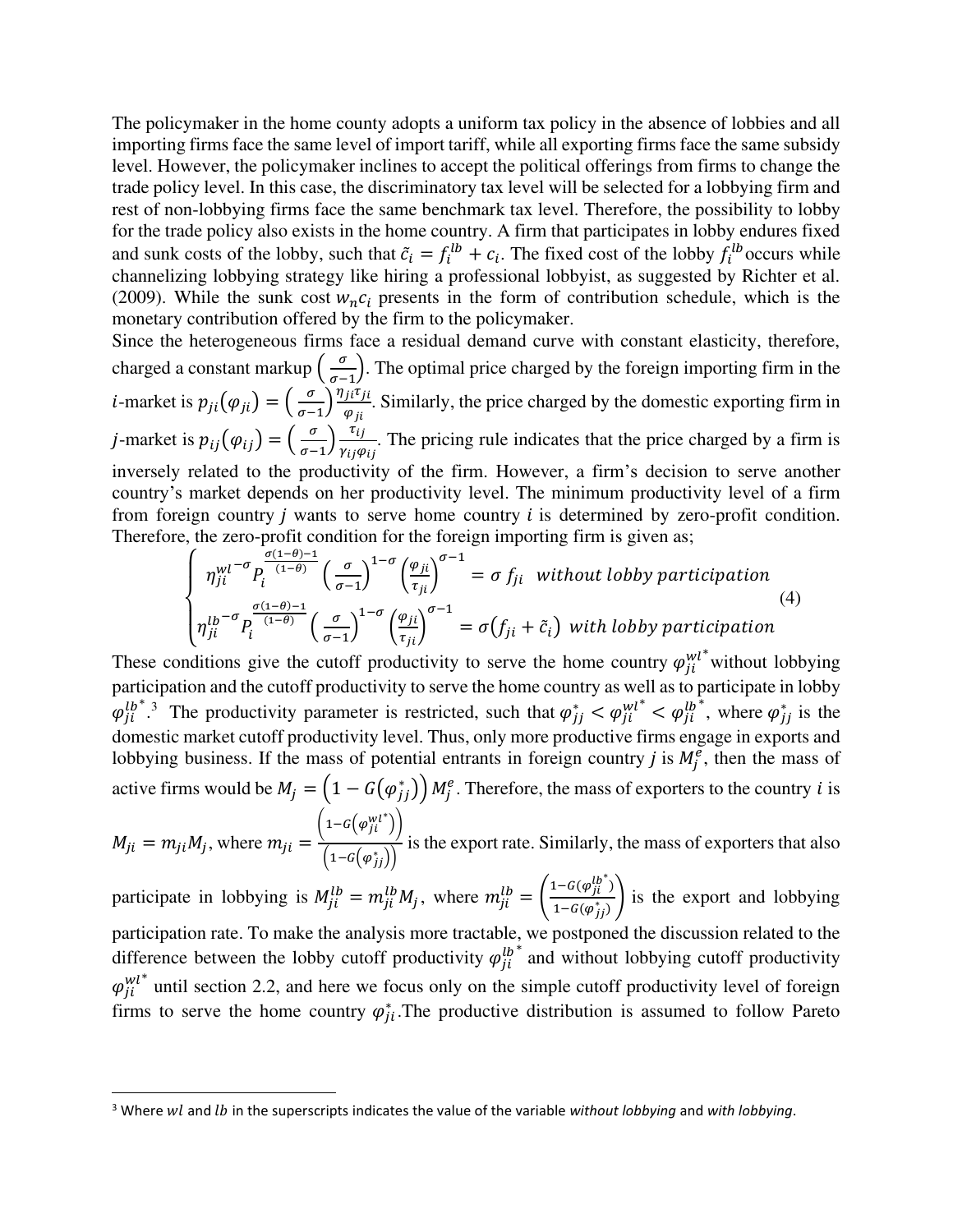Distribution.<sup>4</sup> The productivity distribution in country *j* is  $G(\varphi_j) = 1 - \left(\frac{\varphi_j}{\varphi}\right)$  $\alpha$ , with  $q_j$  being the lowest possible productivity draw and  $\alpha$  is the shape parameter and represents the dispersion of productivity, with  $\alpha > \sigma - 1$ . The productivity cutoffs for home country *i* can also be defined in the same fashion. By considering the minimum productivity cutoff, expected profit of a firm from foreign country *j* serving the market *i* can be expressed as  $\bar{\pi}_{ii} = (\psi - 1)(f_{ii} + \tilde{c}_i)$ , where  $\psi =$  $\alpha/(\alpha - \sigma + 1)$ . So, the free entry condition can be expressed as (see online appendix);

$$
(\psi - 1)(\varphi_{jj}^*)^{-\alpha} \left(f_{jj} + m_{ji}(f_{ji} + c_i)\right) = f_j^e \left(\underline{\varphi}_j\right)^{-\alpha} \tag{5}
$$

From this equation, we can determine the unique value of  $\varphi_{jj}^{*}$  that depends only on the parameters of the model. By taking the optimal pricing rule and Pareto distribution of productivity into consideration, the ideal price index transforms as;

$$
P_i^{1-\sigma} = \psi\left(\frac{\sigma}{\sigma-1}\right)^{1-\sigma} \sum_{n \in \{i,j\}} m_{ni} M_n \left(\frac{\varphi_{ni}^*}{\eta_{ni}\tau_{ni}}\right)^{\sigma-1} \tag{6}
$$

Since the mass of active firms in home country  $i$  can be measured by using the labor market clearing condition. Therefore, the mass of active firms in home country  $i$  is;

$$
M_i = \frac{(\psi - 1)L_i}{\psi \sigma f_i^e} \left(\frac{\varphi_i}{\varphi_{ii}^*}\right)^{\alpha} \tag{7}
$$

From the utility function, the per worker welfare can be expressed as;

$$
U_i = Y_i + \frac{1-\theta}{\theta} P_i^{-\frac{\theta}{1-\theta}}
$$
\n
$$
\tag{8}
$$

where the last term on the right-hand side specifies the consumer surplus and  $Y_i$  is the income level at home country  $i$ . The income consists of labor income and the lump-sum transfer from the government,  $Y_i = w_i L_i + R_i$ . Theses lump-sum transfers are made up of net tax revenue;

$$
R_{i} = (\eta_{ji} - 1)m_{ji}M_{j}\bar{r}_{ji} + (1 - \gamma_{ij})m_{ij}M_{i}\bar{r}_{ij}
$$
\n(9)

Where  $\bar{r}_{ji}$  is the expected revenue accrued by the foreign importing firms in market *i* and given as;

$$
\bar{r}_{ji} = \psi P_i^{\frac{\sigma(1-\theta)-1}{(1-\theta)}} \left(\frac{\sigma}{\sigma-1}\right)^{1-\sigma} \tau_{ji}^{1-\sigma} \eta_{ji}^{-\sigma} \varphi_{ji}^{* \sigma-1}
$$
\n(10)

The utility function of the policymaker in home country  $i$  is assumed to be based on single-peaked preferences with respect to trade policy  $T_i$  with  $(\eta_{ji}, \gamma_{ij} \in T_i)$ , where  $\eta_{ji}$  and  $\gamma_{ij}$  are the vectors of import and export tax. The policymaker's objective function is;

$$
W_i(T_i, c_i) = bSW_i(T_i) + \sum_{n, n' \in \{i, j\}, n \neq n'} m_{nn'} M_n c_i(T_i)
$$
(11)

The utility of the policymaker depends on the vector of political contributions  $w_n c_i$  and weighted social welfare  $SW_i$ . The political contributions link positively with policymaker utility and a higher level of contributions is preferable. While the social welfare enters into the utility function with weight *b*. The weight assign to social welfare depends upon the degree of the benevolence of the policymaker. The social welfare comprises producer surplus (which is zero due to free entry condition), consumer surplus, and net transfer;

$$
SW_i(T_i) = CS_i + R_i(T_i)
$$

Compared to this, firms want to maximize profits. Since the gross profits are constant proportion to revenues and the margin is also constant, therefore, firms are more concerned with operating profits  $\hat{\pi}$ . The objective function of a lobbying firm from home country *i* is given as;

$$
V_i(T_i, c_i) = \sum_{n \in \{i, j\}} (\hat{\pi}_{in}^{lb}(T_i) - c_i)
$$
 (12)

<sup>&</sup>lt;sup>4</sup> See Axtell (2001), Helpman et al. (2004), and Melitz and Redding (2012).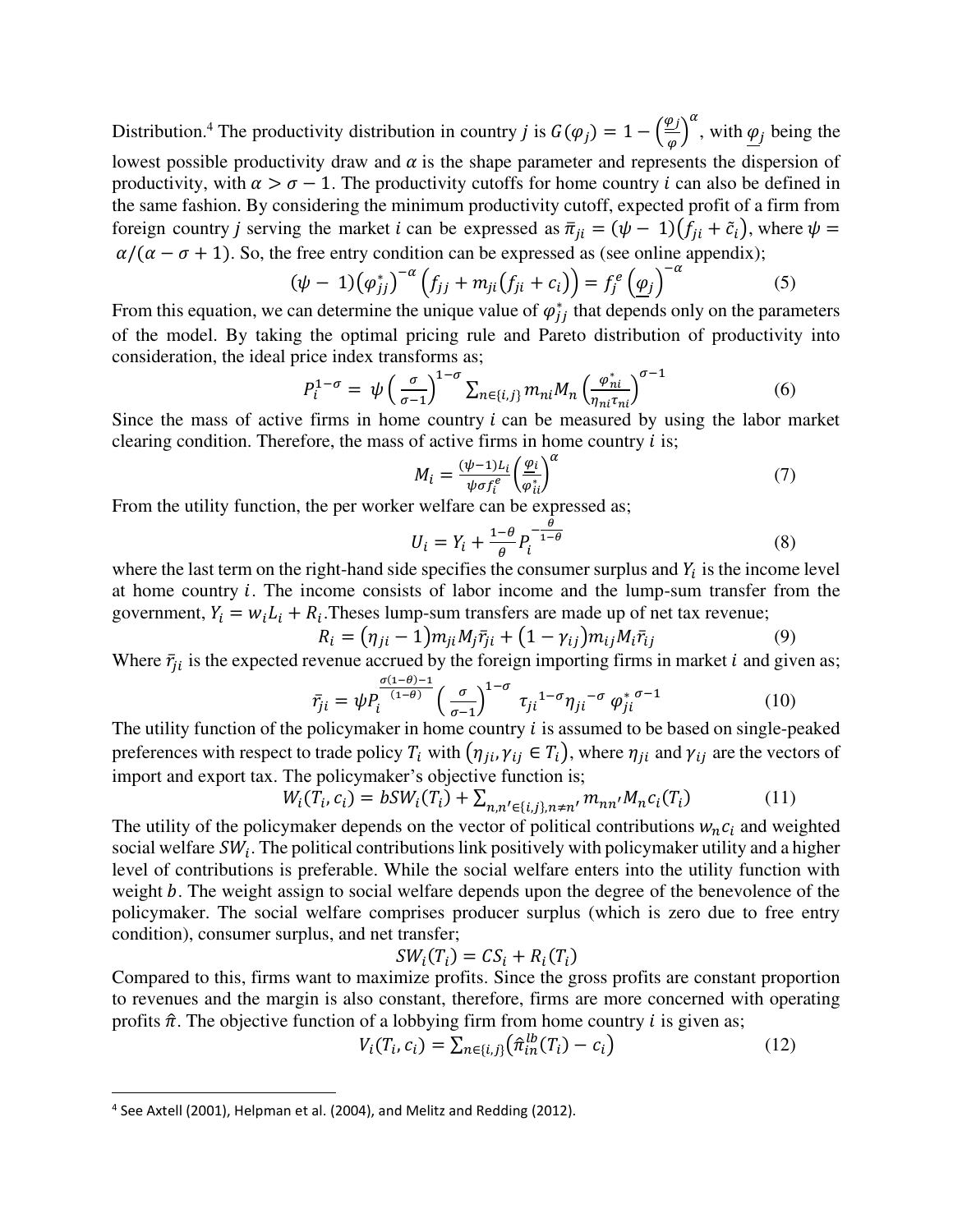Following Mitra (1999) and Bombardini (2008), we devise this game of endogenous trade policy in two-stages. At the first stage, the firm decides whether to participate in the lobby and bears the associated fixed and sunk costs or remains politically inactive. While, at the second stage, the interaction between the policymaker and lobbying firms takes place. The solution of the game can be figured out by solving backwardly.

#### **1.1.Second Stage**

As in the PFS, the interaction between the policymaker of home country  $i$  and lobbying firms articulate as "common agency problem". The policymaker acts as agent and lobbying firms as principals. Firm moves first and offers a political contribution schedule to the policymaker keeping in view the political contributions offered by other lobbying firms. Later, the policymaker chooses the policy level and receives political contributions. The underlying condition at this stage's subgame Nash equilibrium is that the optimal equilibrium pair of policy level and contribution is jointly efficient for both the policymaker and the lobbying firm.

*Assumption 1:* contribution schedules are differentiable around the equilibrium.

*Assumption 2:* Contribution Schedules are truthful;

$$
c_i(T_i) = \max\{0, \hat{\pi}_{nn}^{lb}(T_i) - B_n\}, (n, n') \in \{i, j\}, n \neq n'
$$

where,  $B_n$  is the welfare anchor of the firm. We focus only on those equilibria where lobbying firm make positive contributions;

$$
c_i(T_i) = (\hat{\pi}_{nn'}^{lb}(T_i) - B_n), (n, n') \in \{i, j\}, n \neq n'
$$
 (13)

With the mass of lobbying firm given, the optimal policy level can be determined by the following condition (for derivation see appendix E in the supplemental material);

$$
\sum_{n,n'\in\{i,j\},n\neq n'} m_{nn'} M_n \frac{\hat{\pi}_{nn'}(\tau_i^*)}{\partial \tau_i^*} + b \frac{\partial s w(\tau_i^*)}{\partial \tau_i^*} = 0 \tag{14}
$$

From the above condition, the equilibrium import tariff and export tax level selected by the policymaker formulate as;

$$
\eta_{ji} = \frac{\alpha(b\sigma - 1)}{b\sigma(\alpha - 1)}
$$

$$
\gamma_{ij} = \frac{\alpha(b\sigma + 1)}{b(\alpha\sigma + \sigma - 1)}
$$

The above formulations indicate that the policymaker selects a pair import tariff and export tax in order to maximize welfare as,  $\eta_{ii} > 1$  and  $\gamma_{ii} < 1$ . Taking together the optimal pricing rule in the equation (4) and above equilibrium policy levels, it is apparent that the targeted policy instrument for the domestic firm is the export tax. As reasoned by Grossman & Helpman (2001, pp. 240-243) targeting the subsidy level instead of the tariff would be more welfare enhancing for the domestic lobbying firms as well as for the aggregate welfare. Similarly, the foreign lobbying firm always targets import tariff, which enters directly into the operating profit of the firm.

*Proposition-1: Given the import tariff and export tax selected as trade policy tools at the equilibrium. The presence of lobbying firms affects the policy level selection, such that*   $\eta_{ji}^{wl} > \eta_{ji}^{lb}$  and  $\gamma_{ij}^{wl} < \gamma_{ij}^{lb}$ .

As the appendix F in the supplemental material characterizes the equilibrium without lobbying firm. By labelling the equilibrium policy level in the absence of lobbying firms as the benevolent equilibrium and equilibrium in the presence of lobbying firms as the political equilibrium. The appendix shows that at benevolent equilibrium, the import tariff and export tax levels selected by the policymaker are;  $\eta_{ji}^{wl} = \frac{\alpha}{\alpha - \alpha}$  $\frac{\alpha}{\alpha-1}$  and  $\gamma_{ij}^{wl} = \frac{\alpha\sigma}{\alpha\sigma+\sigma}$  $\frac{1}{\alpha\sigma+\sigma-1}$ , respectively. Therefore, the presence of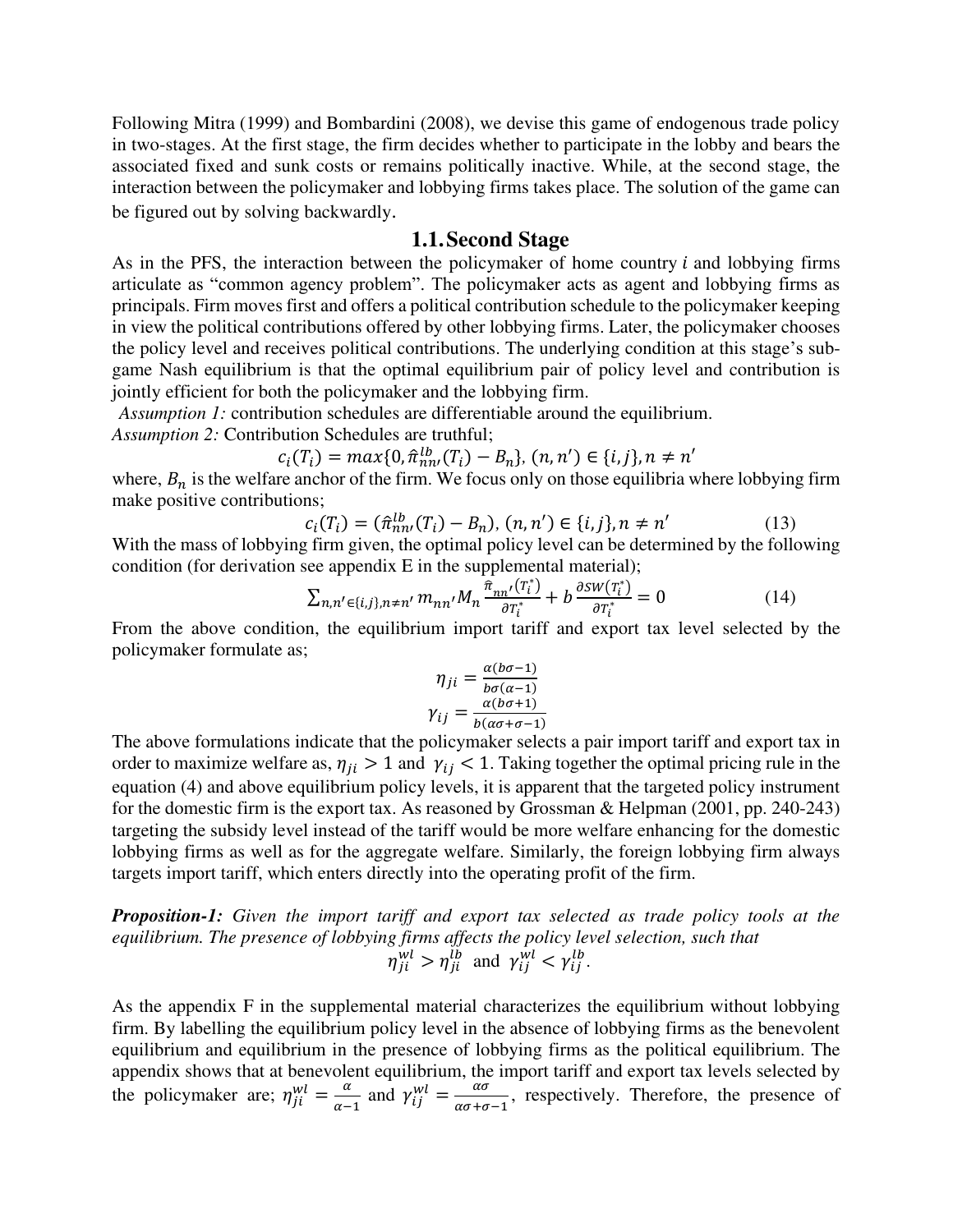lobbying firms affects the policy level selection of the policymaker. The difference in the policy level selection is also straightforward to see by looking at equation (14). In the case of benevolent equilibrium, the second part on the left-hand side of the equation is zero. To further elaborate this point, consider a quantitative illustration. Following Bernard et al. (2003), by taking the estimates of the elasticity of substitution  $\sigma$  equal to 3.8 and the shape parameter  $\alpha$  equal to 4, with  $b = 10$ , we have the import tariff without lobbying  $\eta_{ji}^{wl} = 1.33$  and with lobbying  $\eta_{ji}^{lb} = 1.29$ . While with same parametric values, the export tax without lobbying  $\gamma_{ij}^{wl} = 0.84$  and with lobbying  $\gamma_{ij}^{lb} =$  $0.87.$ 

### **1.2. First Stage: Selection into Lobbying**

To proceed further, reconsider the profit function of a domestic exporting firm, which is given as;<sup>5</sup>

$$
\begin{cases}\n\pi_{ij}^{wl}(\varphi_{ij}) = \hat{\pi}_{ij}^{wl}(\varphi_{ij}) - f_{ij} \text{ without lobby participation} \\
\pi_{ij}^{lb}(\varphi_{ij}) = \hat{\pi}_{ij}^{lb}(\varphi_{ij}) - (f_{ij} + \tilde{c}_i) \text{ with lobby participation}\n\end{cases}
$$
\n(15)

While, the total cost of production associated with lobby participation and without lobby participation for a domestic exporting firm can be written as,  $CP_{ij}^{lb} = \left(\frac{\tau_{ij}q_{ij}}{\varphi_{ij}}\right)$  $\frac{i j q_{ij}}{\varphi_{ij}} + f_{ij} + \tilde{c}_i$  and

$$
CP_{ij}^{wl} = \left(\frac{\tau_{ij}q_{ij}}{\varphi_{ij}} + f_{ij}\right).
$$

*Proposition-2: Due to the costs associated with lobby participation, only most productive domestic exporting firms find it worthwhile to bear the cost of lobbying and to benefit from a lower export tax rate. Therefore, lobbying is the ideal choice only for the domestic exporting firm with a productivity*  $\varphi_{ij} > \hat{\varphi}_{ij}^{lb}$ , given the benefits of lobbying are more than the cost of lobbying.

From the cost of production, we know that  $CP_{ij}^{wl} < CP_{ij}^{lb}$ . This indicates that not all exporting firms might able to recover the costs of lobbying. Firms with low productivity level might find that



<sup>&</sup>lt;sup>5</sup> Here we characterize the lobby participation decision for a domestic exporting firm only. We can also define the lobby participation for foreign importing firms in the same fashion.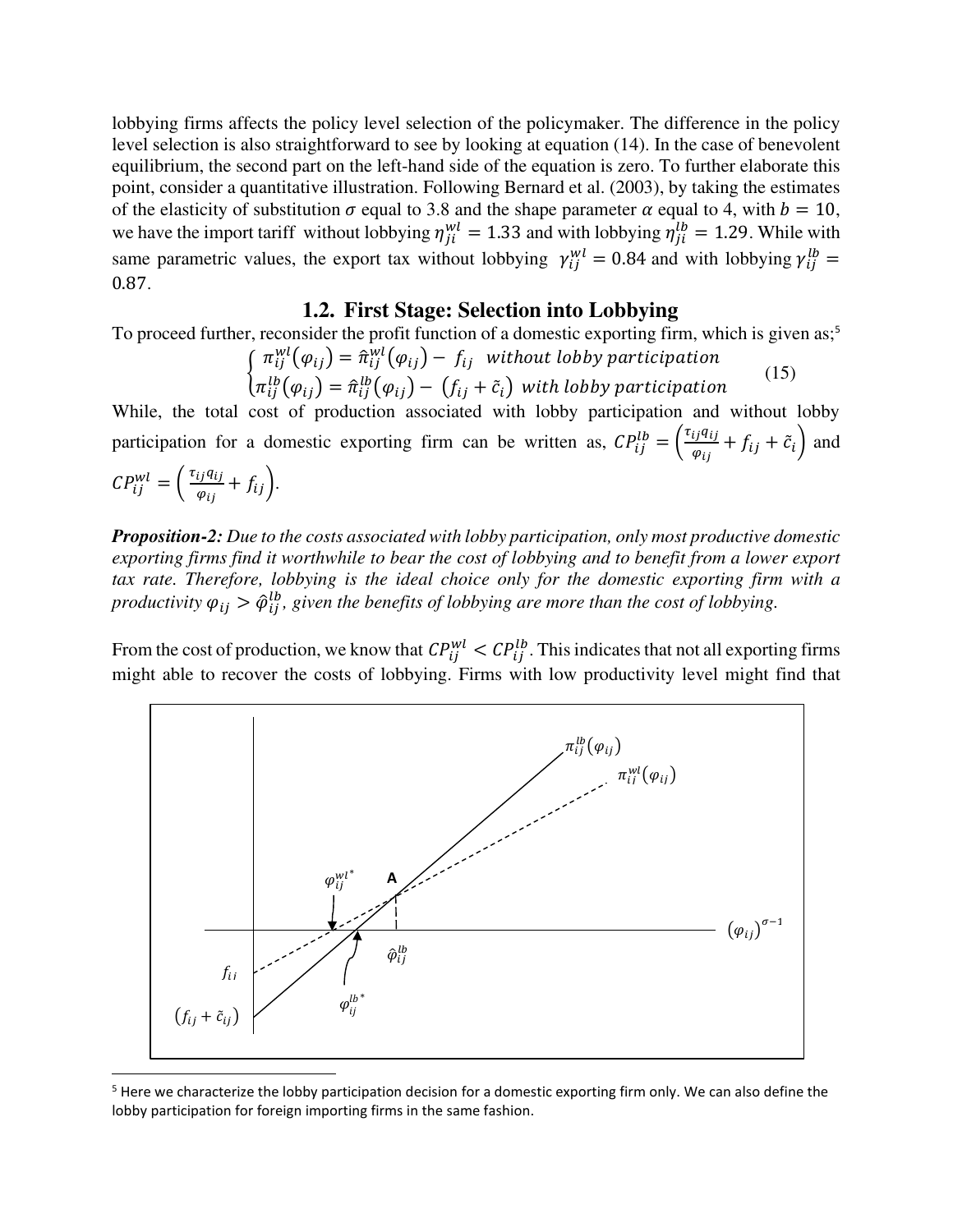$\pi_{ij}^{wl}(\varphi_{ij}) > \pi_{ij}^{lb}(\varphi_{ij})$  and the optimal strategy for the firm is to not participate in the lobby. However, a firm with a sufficiently high productivity level may find it optimal to engage in the lobby. Nevertheless, the benefits of lobbying come in the form of a decrease in export tax  $(\gamma_{ij}^{lb} > \gamma_{ij}^{wl})$ . The figure shows that due to a decrease in export tax the profit function with lobbying has a steep slope. Moreover, at point A  $\pi_{ij}^{wt}(\varphi_{ij}) = \pi_{ij}^{tb}(\varphi_{ij})$ . By utilizing the definitions from (15), we can express the lobby participation condition for domestic exporting firm as;

$$
\hat{\pi}_{ij}^{lb}(\varphi_{ij}) - \hat{\pi}_{ij}^{wl}(\varphi_{ij}) - c_i = f_i^{lb}
$$
\n(16)

The above equation states that firm does not participation unless the net benefits of lobbying are equal to the fixed cost of lobbying. Resultantly, the lobby participation is an optimal choice for a domestic exporting firm with productivity  $\varphi_{ij} > \hat{\varphi}_{ij}^{lb}$ , where  $\hat{\varphi}_{ij}^{lb}$  is the productivity level at which firm earns the same level of profit with lobbying and without lobbying and given as (see appendix);

$$
\hat{\varphi}_{ij}^{lb} = \left(\frac{\tilde{c}_i}{B\left[\left(\gamma_{ij}^{lb}\right)^{\sigma} - \left(\gamma_{ij}^{wl}\right)^{\sigma}\right]}\right)^{\frac{1}{\sigma - 1}}
$$
\n(17)

This equation also specifies the determining factors of lobby participation which are; the cost of lobbying, benefits of lobbying in terms of change in policy level, and the market size measured by ܤ. The benefits of lobbying and the market size have a negative relationship with the lobby participation productivity level  $\hat{\varphi}_{ij}^{lb}$ , while the cost of lobby has a positive relationship. This shows that firms in a large market with larger benefits of lobbying are more inclined to lobby, whereas a higher cost of lobby discourages firm to participate in the lobby.